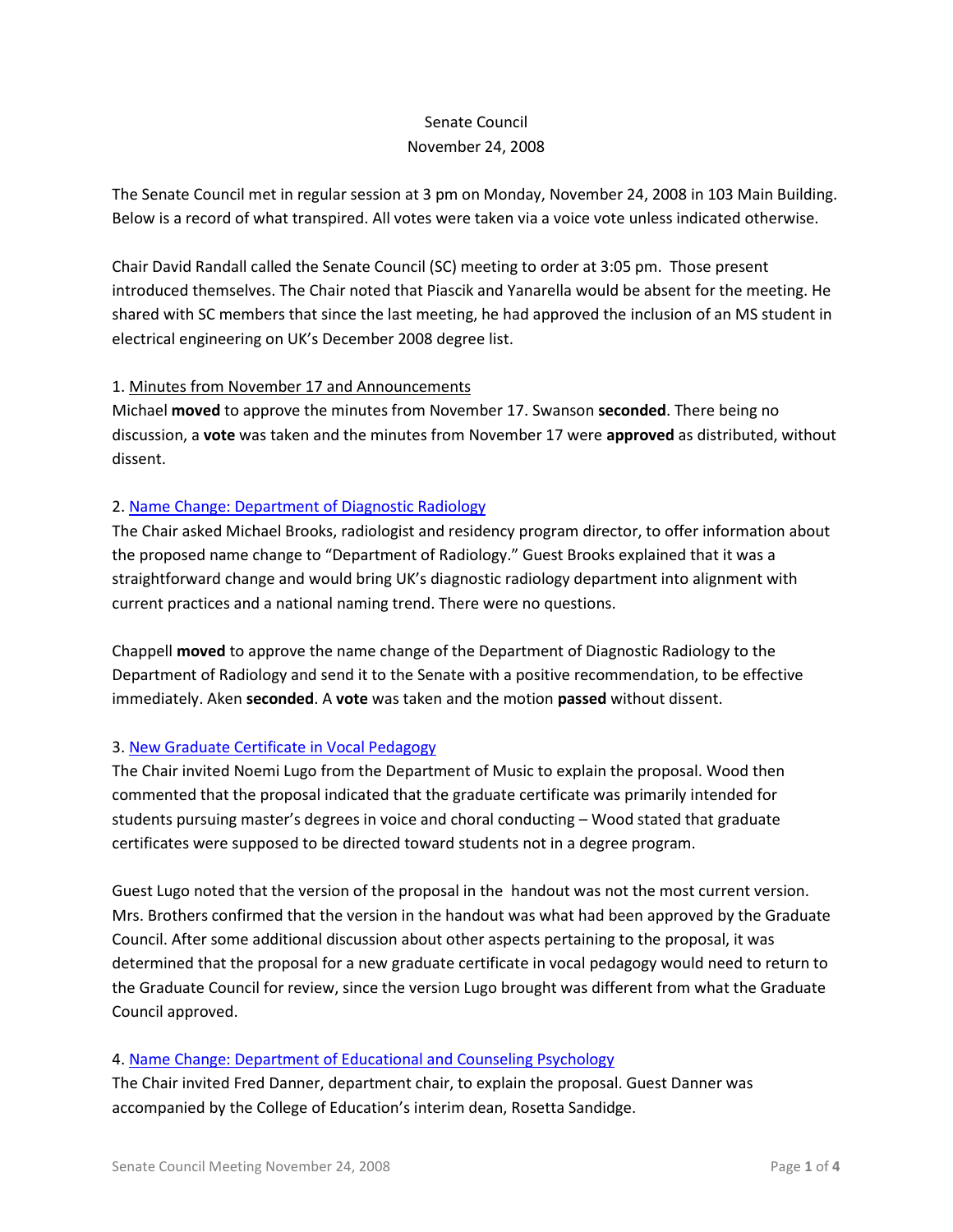Danner went over the rationale for the proposal to change the department's name. The addition of the word "school" would better describe the department. Danner and Sandidge answered a variety of questions from SC members.

After discussion, Wood **moved** to approve the change in the name of the Department of Educational and Counseling Psychology to the Department of Educational, School and Counseling Psychology, and send it to the Senate with a positive recommendation, effective immediately. Chappell **seconded**. There being no further comments, a **vote** was taken and the motion **passed** without dissent with seven in favor.

### 5. [New Graduate Certificate: Clinical and Translational Science](http://www.uky.edu/USC/New/files/Grad%20Cert%20Clinical%20&%20Translational%20Sci%20-%20New%20Grad%20Cert_Complete.pdf)

The Chair invited Tom Kelly, from Behavioral Science, to share information about the proposed new graduate certificate. Guest Kelly explained the rationale and answered questions.

A variety of issues were raised by SC members; one of the thorniest involved a proposed requirement of a six-month research practicum. SC members were concerned that there was no mention of a specific course, no mention of whether or not the six-month's research was at full-time or part-time student status, and no mention of the number of associated credit hours.

The SC determined that the proposal for a new Graduate Certificate in Clinical and Translational Sciences should be returned to the department for revision. It was thought that a revised proposal might not need additional formal review by all the relevant councils – review by a council chair could be sufficient.

#### 6. [Distance Learning Checklist](http://www.uky.edu/USC/New/files/Distance%20Learning%20Checklist.pdf)

The Chair asked Mrs. Brothers to offer SC members an overview of the Distance Learning Checklist. Mrs. Brothers explained that there had been a request from Connie Ray, vice president for institutional research, planning and effectiveness, to strengthen the review process for distance learning courses. A small group made up of (Senate) council chairs, staff from Distance Learning Programs and a few others looked at the SACS policy statement on distance education; the end result was a distance learning form to help faculty create distance learning courses. The intent was to shift the responsibility for appropriate distance learning considerations from the councils of the Senate to the department/faculty member proposing distance learning delivery.

Mrs. Brothers answered a variety of questions from SC members. She noted that the name of the document should be a "form," instead of a "checklist."

Anderson **moved** that the Senate Council approve the requirement that the Distance Learning Form be submitted with any course form requesting distance learning delivery and also to send this motion to the Senate with a positive recommendation. Chappell **seconded**. A **vote** was taken and the motion **passed** without dissent. The Chair thanked Mrs. Brothers for her efforts in developing the form.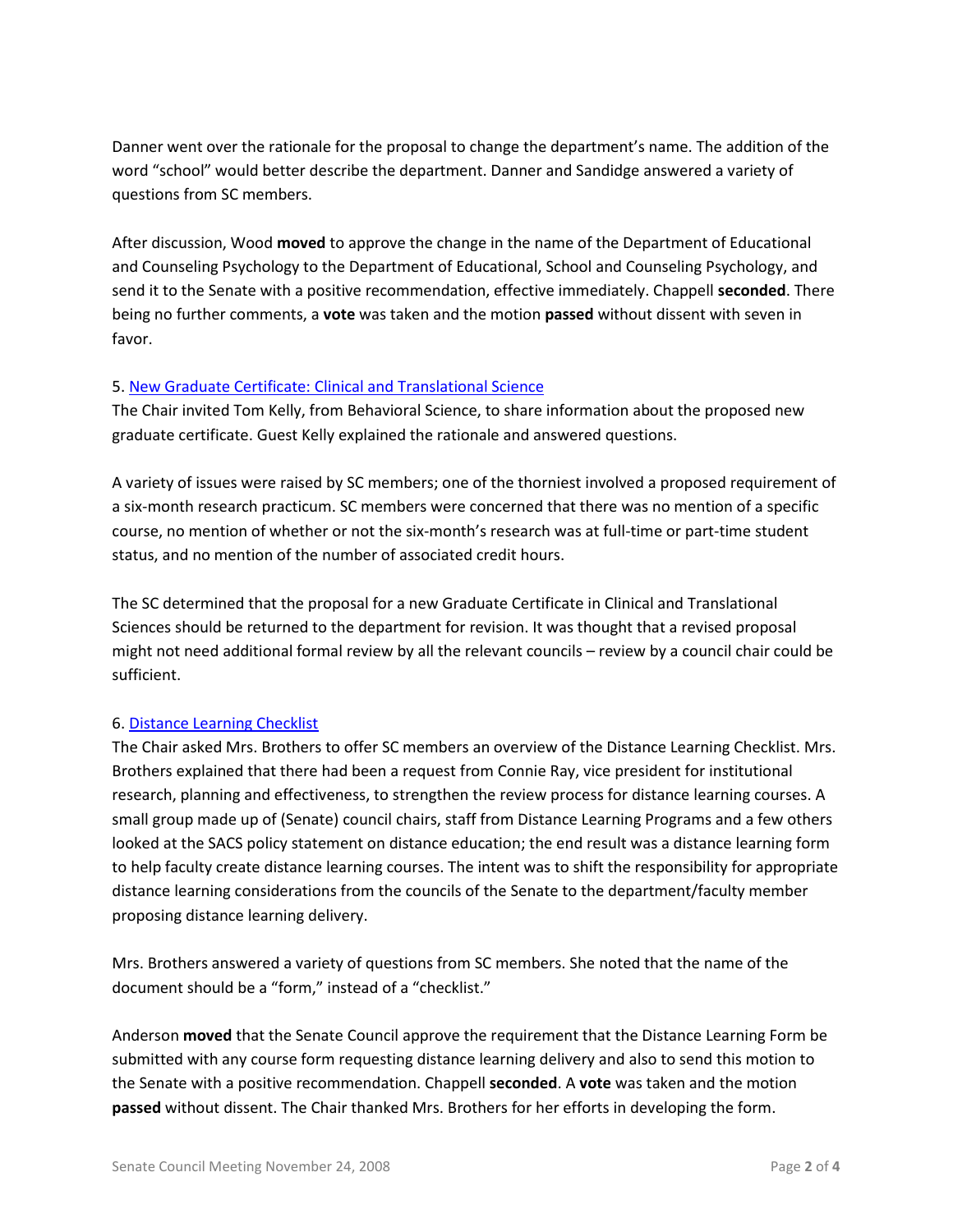# 7. [University Senate Syllabi Standards](http://www.uky.edu/USC/New/files/Senate%20Syllabi%20Guidelines.pdf)

The Chair again asked Mrs. Brothers to explain the standards document. Mrs. Brothers replied that in meetings and conversations with various people on campus, there was a complaint that different councils of the Senate (Graduate Council, Health Care Colleges Council and Undergraduate Council) seemed to have different syllabus requirements. Coincidentally, the small group that worked on the Distance Learning Form suggested that there be syllabus guidelines for distance learning courses; as a result, Mrs. Brothers put together one document of syllabi standards that was based upon the Academic Ombud's suggestions. In addition, the standards were sent to a variety of other people for input; a few suggestions that did not conflict with the Ombud's suggestions were also included. Mrs. Brothers answered a variety of questions.

Chappell **moved** to approve the syllabi standards as guidelines for the Senate's councils when approving course applications. Tagavi **seconded**. There was discussion regarding the motion; some SC members expressed concern that while the syllabi standards pertaining to distance learning should be a required component for distance learning course syllabi, other aspects were primarily guidelines.

Subsequently, Chappell **revised his motion** such that the syllabi standards pertaining to distance learning be moved to the distance learning form, that the remaining syllabi standards be used as guidelines for the Graduate Council, Health Care Colleges Council and the Undergraduate Council when approving course applications. Tagavi **agreed**. There being no further discussion, a **vote** was taken and the motion **passed** without dissent.

## 8. Gen Ed – Discussion on December Senate Meeting

The Chair asked General Education Reform Steering Committee (GERSC) convener Susan Carvalho to offer a few comments. Guest Carvalho explained that GERSC made two small changes, both in LO#4, based on the November Senate discussion. There was brief discussion about this among SC members.

Two invited guests were present – David Bradshaw (Arts and Sciences/Philosophy) and Gretchen Starr-LeBeau (Arts and Sciences/History) – so the Chair suggested Bradshaw offer comments on the perspective of the Department of Philosophy. Guest Bradshaw expressed concern on behalf of the department regarding its ability to create a philosophy course that would meet the requirements of LO#3. The overall suggestion of the department was to change the requirement for LO#3 so that students would be required to take two of three offered courses, one of them being PHI 120, instead of taking a pair of courses. Carvalho noted that if students were allowed to pick two courses (types of courses) out of a possible three, it was very possible a student would not receive the requisite instruction in the areas required by the Design Principles. Bradshaw agreed with Tagavi in that there was no guarantee that a student would take a philosophy course – a student might choose the other two courses.

The Chair noted that although SC meetings were normally adjourned at 5 pm, he said discussion could continue until SC members had to leave. He asked Starr-LeBeau to make her comments. Guest Starr